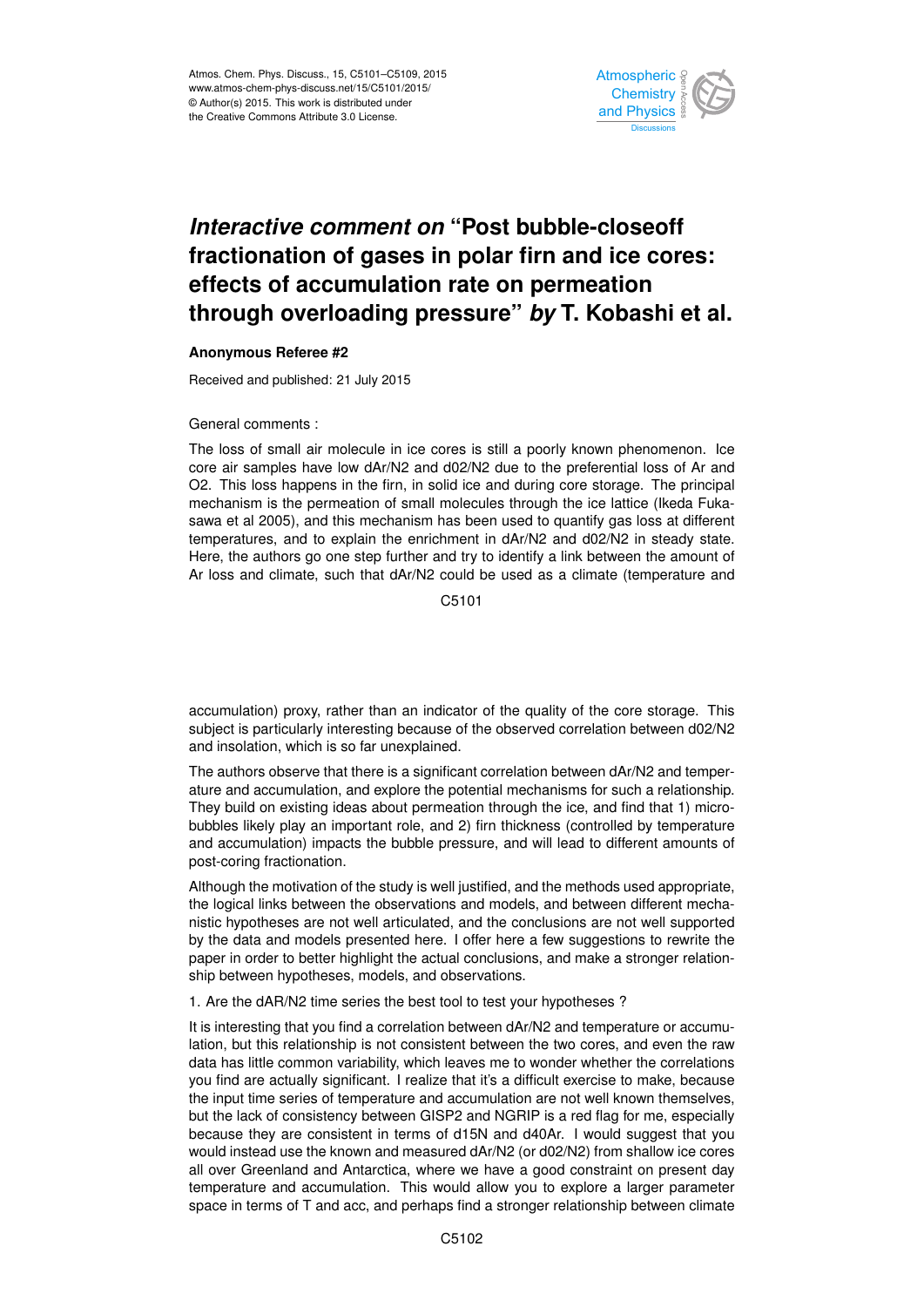and gas loss (dAr/N2 grav corr).

2. Ucertainties in the permeation model

In Section 5, the authors use the permeation model of Ikeda-Fukasawa et al. (2005) to estimate gas loss. There are a number of unknown parameters in equation (3). The authors make an honest attempt at finding reasonable values for them, but do not give uncertainty estimates in the parameters. A propagation of uncertainty would be necessary for us to understand what can conclusions can be drawn from this model.

- You do not comment on what you use for ∆l, the thickness of the ice layer, which is an essential parameter.

- You use constant values for D and X, but it is very likely that they strongly depend on temperature, otherwise we would not witness that there is less gas loss at -50◦C than at -10◦C. You may not know what it should be (I don't know either), but it would be useful to include a range of possible permeabilities that would fit the data. The conclusion of Section 5 is that the model doesn't match the data, but perhaps, you could instead use the data to constrain the permeability used in the model, and see if you can learn something. (Here again, I would use data for many core sites, to have better constraints)

- You use for your S/V the geometric shape of the core, rather than the distance from one bubble to the next. This is very surprising. What's the reason for this ? I would have imagined that what matters for gas loss is how much the bubbles near the edges of the core can loose their gas, not have a model where all the air is in the middle, and has to go through solid ice of 9.8cm diameter.

- In the end, I suspect that the uncertainty in the amount of post-coring fractionation (section 5) completely erases the possiblility to detect any sign of microbubble fractionation, which has a much smaller amplitude, but it would be nice of you could quantify that.

C5103

## 3. Microbubble concentration

You make an interesting point about microbubble concentration. As I understand, although the volume of gas is very small, the fractionation is so intense that they matter. This argument depends strongly on the microbubble concentration in a sample, but you make no attempt at quantifying it from observations. Only you quote a concentration of 0.3% from Vostok, which is a very different site from GISP2 and NGRIP, and I doubt that the bubble shapes are the same at a cold low accumulation like Vostok and at warmer Greenland sites. In addition, you use in your model a concentration of 1 to 3%, which is one order of magnitude higher than the 0.3% documented at Vostok without justification.

Since your argument depends very strongly on the presence of microbubbles, I think that a documentation/quantification of their presence is needed. You can do this by imaging a few thin sections from the core at these sites, or look at tomography data from Greenland firn cores. I'm sure that such data exists already, and including them would considerably strengthen your argument.

4. Link between the two process studies

Your dominant mechanism for linking dAr/N2gravcor and (T, accum) is through bubble pressure, affecting permeation through the ice. I could imagine that for cores with different bubble pressure (perhaps because of different depths), the post-coring fractionation would be more or less important.

- This study is complicated if we look at different depths because of clathrate formation, but you could look for a trend in the first 500m where there are few clathrates. Perhaps you could take a look at what we expect bubble pressure to be with depth, and run your gas loss model for an expected range of bubble pressures to see if we could see any change that would match your data

- In your time series, you are looking at the fractionation of micro-bubbles due to differ-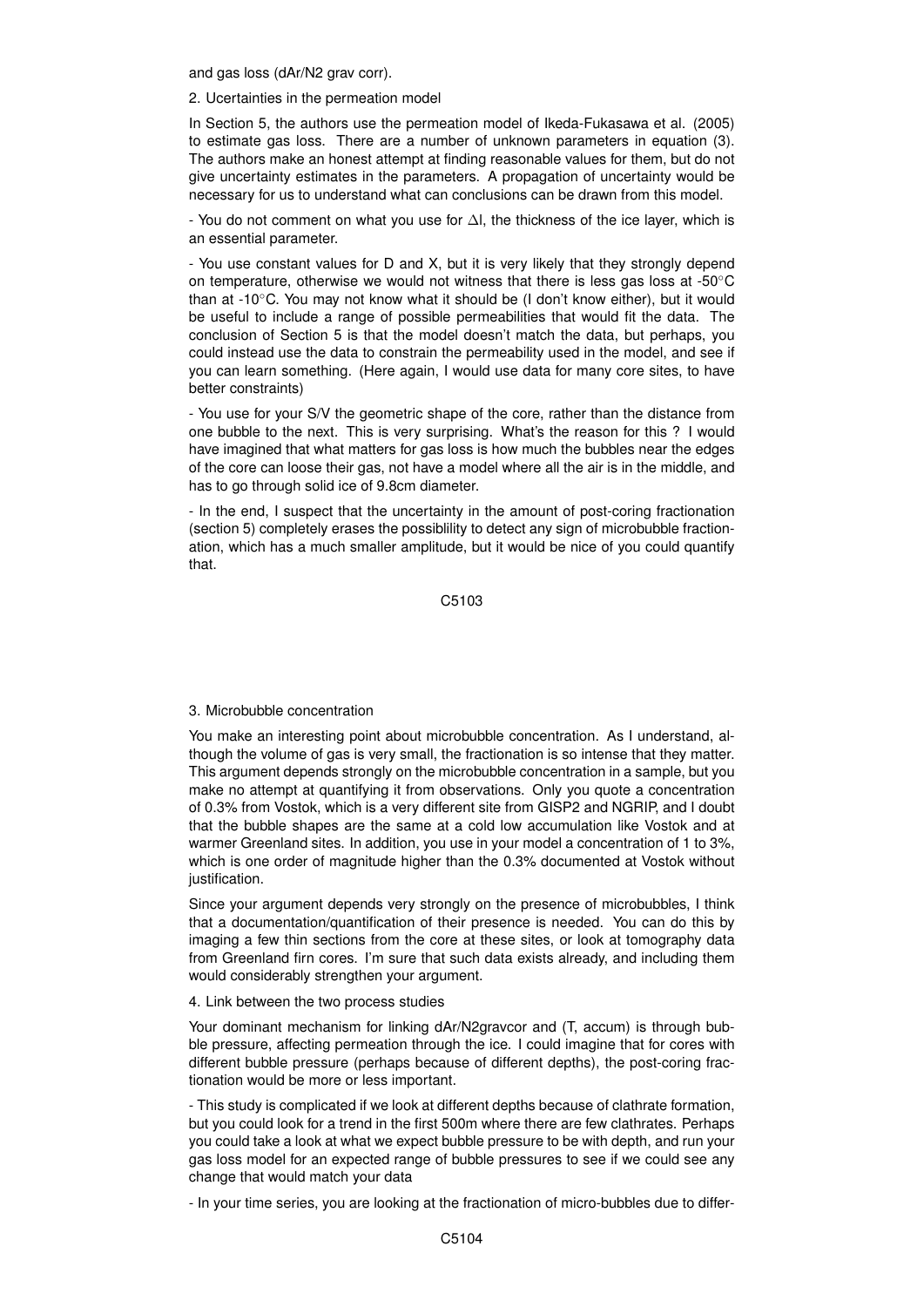ent bubble pressure for different (T, accum), but what about the fact that if the bubble pressure is higher, you will also have more post-coring fractionation ? Perhaps you could make a plot of bubble pressure in the x axis, and expected dAr/N2 from postcoring fractionation after 15 years, with the parameters used in Section 5, to estimate whether this could have a significant impact on the correlation of dAr/N2 with temperature or accumulation. You could also use this graph to add the expected fractionation of dAr/N2 from the presence of microbubbles, since bubble pressure depends on firn thickness. This would be a way to put both studies together in a comparable framework, and estimate what can be said. If your model runs have error bars, even better.

5. link between model and data

The link between the observed time series and the model could be made more clear. For instance, you could have run the model for the input temperature and accumulation time series shown in Fig 3, and do a model/data comparison. If you follow my advice #1 to show multiple sites, you could instead make a 2D plot of temperature, accumulation and dAR/N2, on which to compare data and model.

## 6. Conclusions

You emphasize in the abstract and conclusion the importance of process #2 (microbubbles), but you find that process #1 is responsible for -2.7 to -6.6 per mil of dAr/N2, whereas process #2 accounts for 0.38‰°C (and Holocene changes are on the order of 1◦C), or -0.11‰(cmice/yr), with Holocene changes on the order of 2-5cm/yr. It's hard for me to believe that, in the presence of noisy data, and with a moderately well known amount of post-coring gas loss (process #1), you could identify the contribution of microbubbles (process #2). It does not make the modeling study any less valuable, but I believe that with such data, and uncertainty in the model, you can not conclude that you have observed it, or that this process is significant.

As it stands, the conclusions of the paper are not sufficiently strong, and the articulation between the observation and models not clear, but there is potential for making this a

C5105

much stronger paper, or at least, clearly state the limits of current knowledge and offer suggestions for better observations. I hope that you will take this into account in rewriting the paper.

Specific comments :

Page 15717 l 6-7 : It's confusing to use dAr/N2, and it would be ore clear to keep the dAr/N2gravcor (or dAr/N2gc if you want to be more compact), during the remainder of the manuscript, like you did for equation (2).

Pqge 15718 l 19 : it's unclear now that dAr/N2 has been corrected for gravitation. If it has not, this is a trivial result, but I assume it is, and it would reduce confusion if you keep a clearer notation.

P 15719 l l 7 : colder temperature induce more fractionation. This is opposite the conventional wisdom that colder ice has less gas loss. Can you comment on it? It would be good to add the plots of the stated correlations (scatter plots) in the online supplement.

P 15721 l17-19 : "not in the shallower part", does it mean that it is better than "wealky correlated", or not correlated at all? You commented on the fact that the accum rate is smaller at NGRIP, but you don't comment on the lack of correlation with temperature. Could you say something?

Figure 5 : put the data points in (+), so that we can see the orignial scatter in the data

page 15724, line 23 : " using these values ", add a table with the values used for D, X, and KX.

page 15724: impact on the uncertainty of the values for k, and X?

- why use S/V ice core rather than S/V bubbles?

- S/V bubbles changes with depth due to compression, does it affect your results?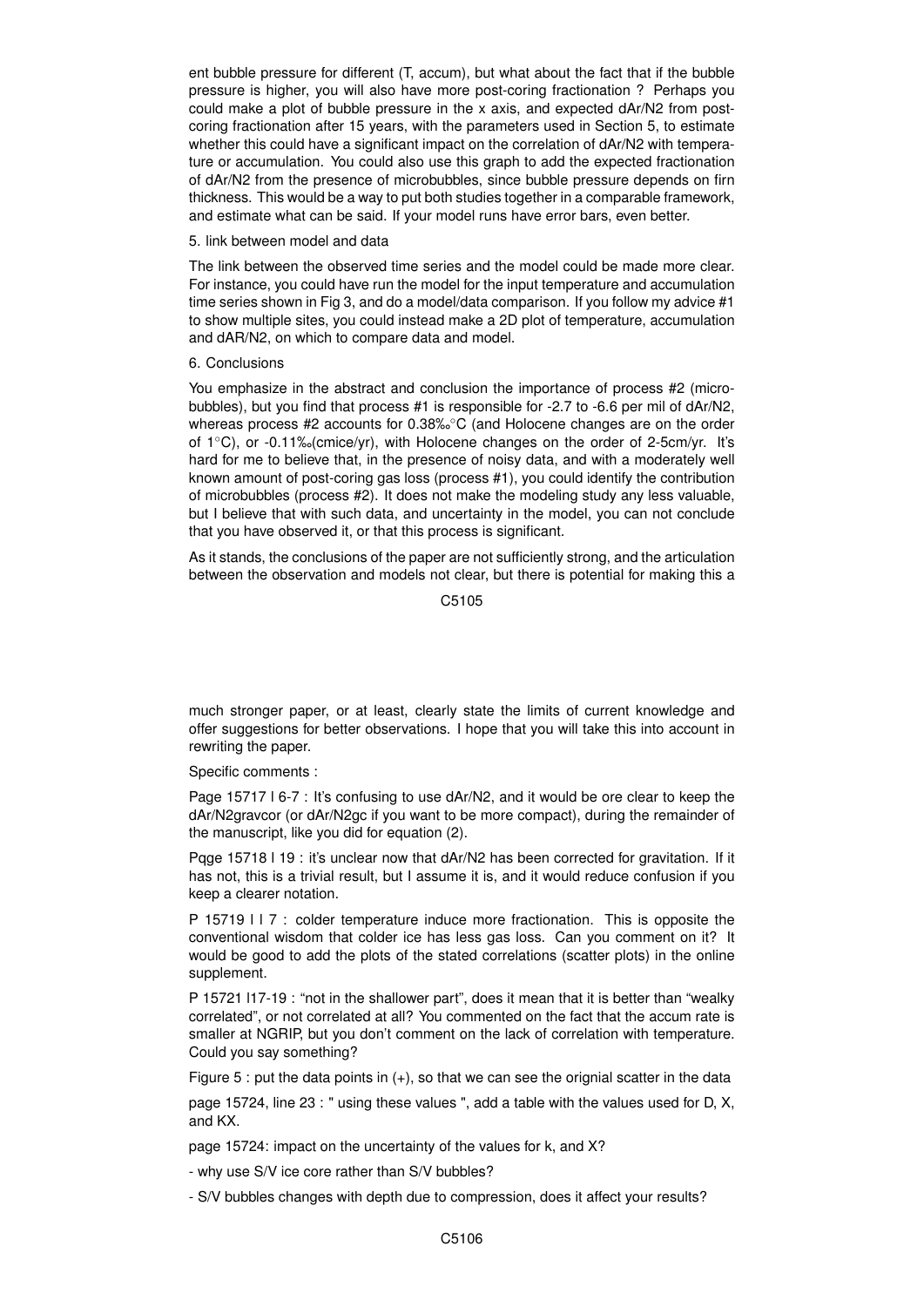P 15725, l 2 : " several orders of magnitude larger " : what impact on results?

l 16: close-off with dash, not one word (valid for the whole document)

p 15726, l5 : vostok vs gisp2 ? is vostok data relevant for a very different firn?

p 15727 : above the depth -> that depth

fig 7 : would be a more efficient use of space in a table

p 15728 : equation 7 is wrong for 2 reasons :

- it's not homogeneous : P is unitless, V is a volume (m3) or maybe unitless like C(l)? (unclear), rho is a density (kg/m3), you probably want to divide the right hand side by rho\_ice.

- you are neglecting the change in total porosity by multiplying by (rho ice - rho(l)), and an equivalent term of (rho ice - rho( $l+1$ )) should appear, probably in the form of :  $[p\_open(l)*(rho\_ice - rho(l))-p\_open(l+1)*(rho\_ice - rho(l+1))]$ 

Actually, many equations loosely described in line 8-13 should be written explicitely, with a clear definition of variables to be understandable. I don't understand how you relate C(l) with v0(l)

Page 15729, section 6.3, figure 11a

Can you explain why the dAr/N2 in normal bubbles decreases and increases again before stabilising ? What are the competing effects ?

You mention competing effects between micro and normal bubbles, but not in the normal bubbles themselves.

page 15730 : You conclude that the micro-bubble effect is one order of magnitude too small, and you have likely overestimated the micro-bubble fraction by an order of magnitude (see my earlier comment). The reader can naturally conclude that microbubbles are not a dominant contributor to the fractionation. I believe that there is a lot

C5107

of value in quantifying the micro-bubble contribution, as you did, but I would not reach the conclusion that " they dominate the total  $\delta$ Ar/N2 changes in spite of their smaller volumes. " as you state in the abstract on line 18-19. Instead, perhaps you could hint at other processes, or highlight the limits of your model, due to unconstrained parameters that we could perhaps quantify experimentally, by doing an uncertainty estimation including a range of possible values for the permeation coefficients, the geometry of the bubbles, etc.

Page 15730, lines 25-30. As you know, gases take some time to diffuse through the firn, and take about 10 years to reach the lock-in depth. You use a densification model (Goujon et al 2003) to infer dAr/N2, but neglect gas diffusion. The time-lags you find are 81 and 21 years for bubble pressure changes, which are the parameter you are most interested about, and these timelags are in the same ballpark as the timelag due to gas diffusion. Therefore, I wonder how including gas diffusion would change your time-lag estimates. In particular, gas diffusion does not affect bubble pressure, but it affects gravitational fractionation, and thus what time lag we include in the gas-age ice-age difference used for the chronology.

page 15730 : " Apparently, the surface temperature anomaly takes longer time to reach the maximum increase in the overloading pressure than that of the accumulation rate anomaly, which is consistent with the observation (68 and 38 years, respectively). " Perhaps you could add that when you have an accumulation increase, you increase the downward advection in the firn, so the propagation of the anomaly is quicker. (At least, that's how I interpret this difference)

Pages 15731-33 : the discussion is great, and very thorough

Page 15734 (conclusion) line 20: " Therefore, the observed negative correlation of  $\delta$ Ar/N2 and accumulation rate can be explained by the processes on the micro-bubbles through the changes in the overloading pressure. " I disagree. You are overstating your conclusions. You find that micro-bubbles have the right sign, but produce a much